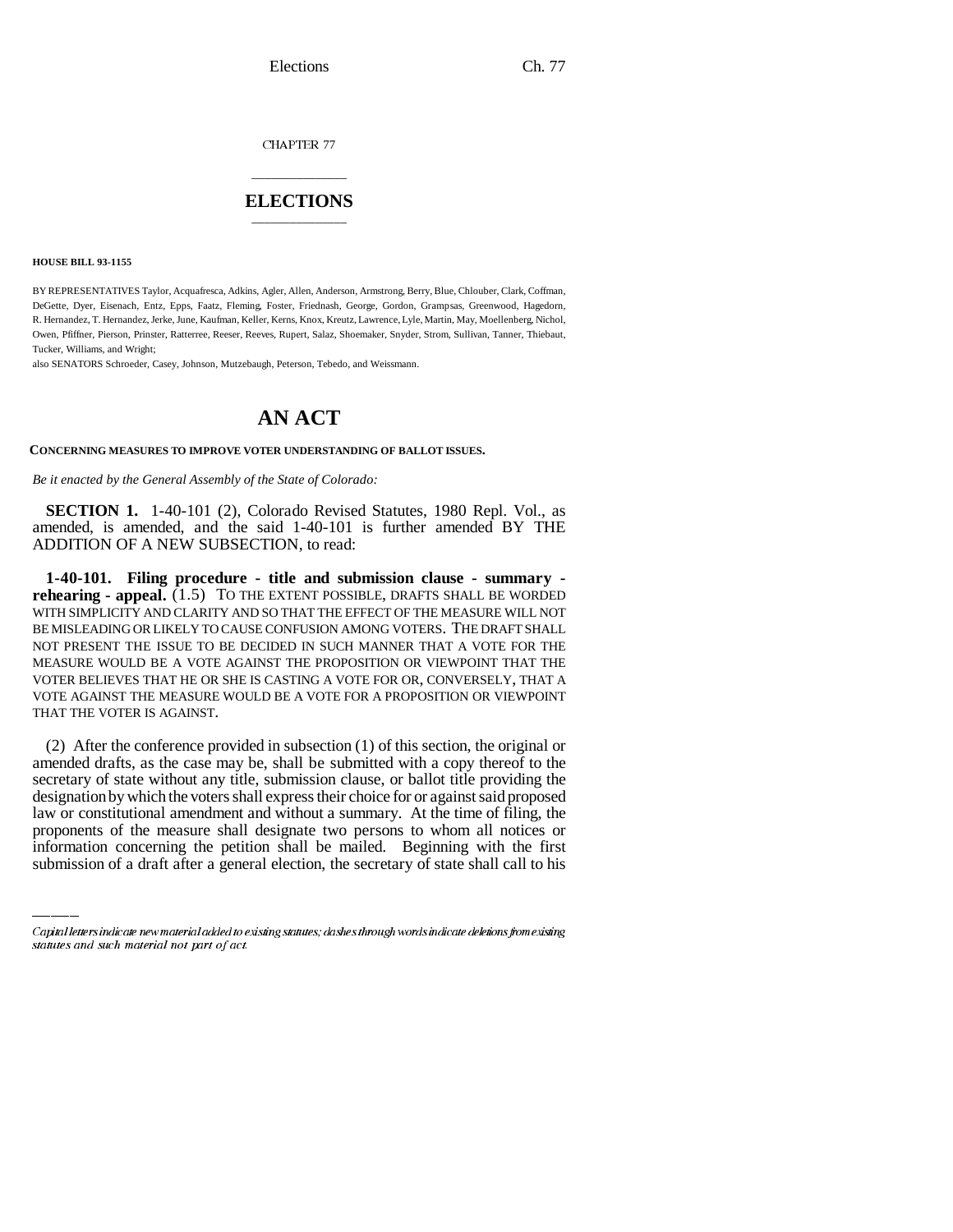## Ch. 77 Elections

assistance the attorney general and the director of the office of legislative legal services or the director's designee, the three of whom, constituting a board for such purposes, a majority controlling, shall proceed to designate and fix a proper fair title for each such proposed law or constitutional amendment, together with a submission clause, at public meetings to be held at 2 p.m. on the first and third Wednesdays of each month in which a draft has been submitted to the secretary of state. To be considered at such meeting, a draft shall be submitted no later than 3 p.m. on the Wednesday prior to the first and third Wednesdays of each month, with the last such meeting to be held the third Wednesday in May of the general election year. The board shall prepare a clear, concise summary of the proposed law or constitutional amendment. The summary shall be true and impartial and shall not be an argument, nor likely to create prejudice, either for or against the measure. The board may request assistance in the preparation of the summary from the legislative council and, if, in the opinion of the board, the proposed law or constitutional amendment will have a fiscal impact on the state or any of its political subdivisions, shall request assistance in such matter from the office of state planning and budgeting or the department of local affairs. When the board requests fiscal impact information from the office of state planning and budgeting or the department of local affairs, such fiscal impact information shall be filed with the secretary of state by five o'clock p.m. on the Monday preceding the Wednesday meeting. The legislative council, the office of state planning and budgeting, and the department of local affairs shall furnish any assistance so requested, and the summary shall include an estimate of any such fiscal impact, together with an explanation thereof. In setting a title, the board shall consider the public confusion that might be caused by misleading titles and shall, whenever practicable, avoid titles for which the general understanding of the effect of a "yes" or "no" vote will be unclear. The title for the proposed law or constitutional amendment, which shall correctly and fairly express the true intent and meaning thereof, together with the ballot title, submission clause, and summary, shall be completed within two weeks after the first meeting of the board. Immediately upon completion, the secretary of state shall deliver the same with the original to the parties presenting it, keeping the copy with a record of the action taken thereon. Ballot titles shall be brief, shall not conflict with those selected for any petition previously filed for the same election, and shall be in the form of a question which may be answered "yes" (TO VOTE IN FAVOR OF THE PROPOSED LAW OR CONSTITUTIONAL AMENDMENT) or "no" (TO VOTE AGAINST THE PROPOSED LAW OR CONSTITUTIONAL AMENDMENT) and which shall unambiguously state the principle of the provision sought to be added, amended, or repealed.

**SECTION 2.** 1-40-108 (1), Colorado Revised Statutes, 1980 Repl. Vol., as amended, is amended to read:

**1-40-108. Ballot - voting - publication.** (1) Measures shall appear upon the official ballot by ballot title only. Measures submitted by the general assembly shall be listed first by letters, consecutively, in the order in which they were filed, and all measures submitted by the people shall be listed thereafter by numbers, consecutively, in the order in which they were filed, and they shall be printed on the official ballot in that order, together with their respective letters and numbers prefixed in boldface type. Each ballot shall have the following explanation at the beginning of such measures: "Measures referred by the general assembly are listed by letter, and measures initiated by the people are listed numerically. A `YES' VOTE ON ANY MEASURE IS A VOTE IN FAVOR OF CHANGING CONSTITUTIONAL OR STATUTORY LAW,